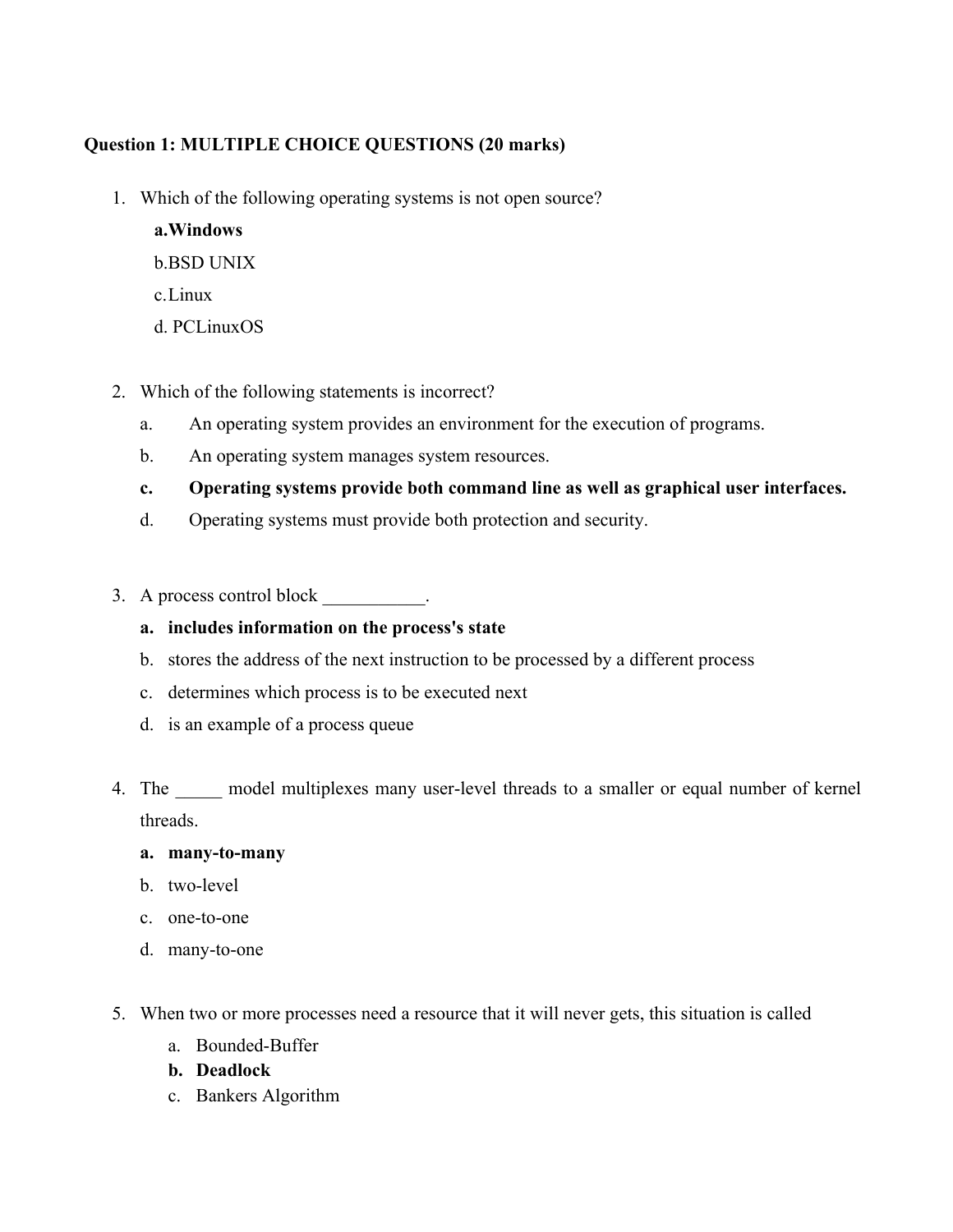- d. Semaphore
- 6. The \_\_\_\_\_\_\_\_\_\_\_\_\_ process scheduling algorithm is designed especially for time-sharing systems.
	- a. SJF
	- b. FCFS
	- **c. RR**
	- d. SRTF
- 7. Operating System maintains the page table for
	- a. each thread
	- b. each instruction
	- c. each address
	- **d. each process**
- 8.  $\blacksquare$  is the dynamic storage-allocation algorithm which results in the smallest leftover hole in memory.
	- a. First fit
	- **b. Best fit**
	- c. Worst fit
	- d. None of the above
- 9. Least Recently Used (LRU) Algorithm .
	- a. is the page-replacement algorithm most often implemented
	- b. Replace page that will not be used for longest period of time
	- c. can suffer from Belady's anomaly
	- **d. Replace page that has not been used in the most amount of time**
- 10.  $\qquad$  occurs when a process spends more time paging than executing.

#### **a. Thrashing**

- b. Memory-mapping
- c. Demand paging
- d. Swapping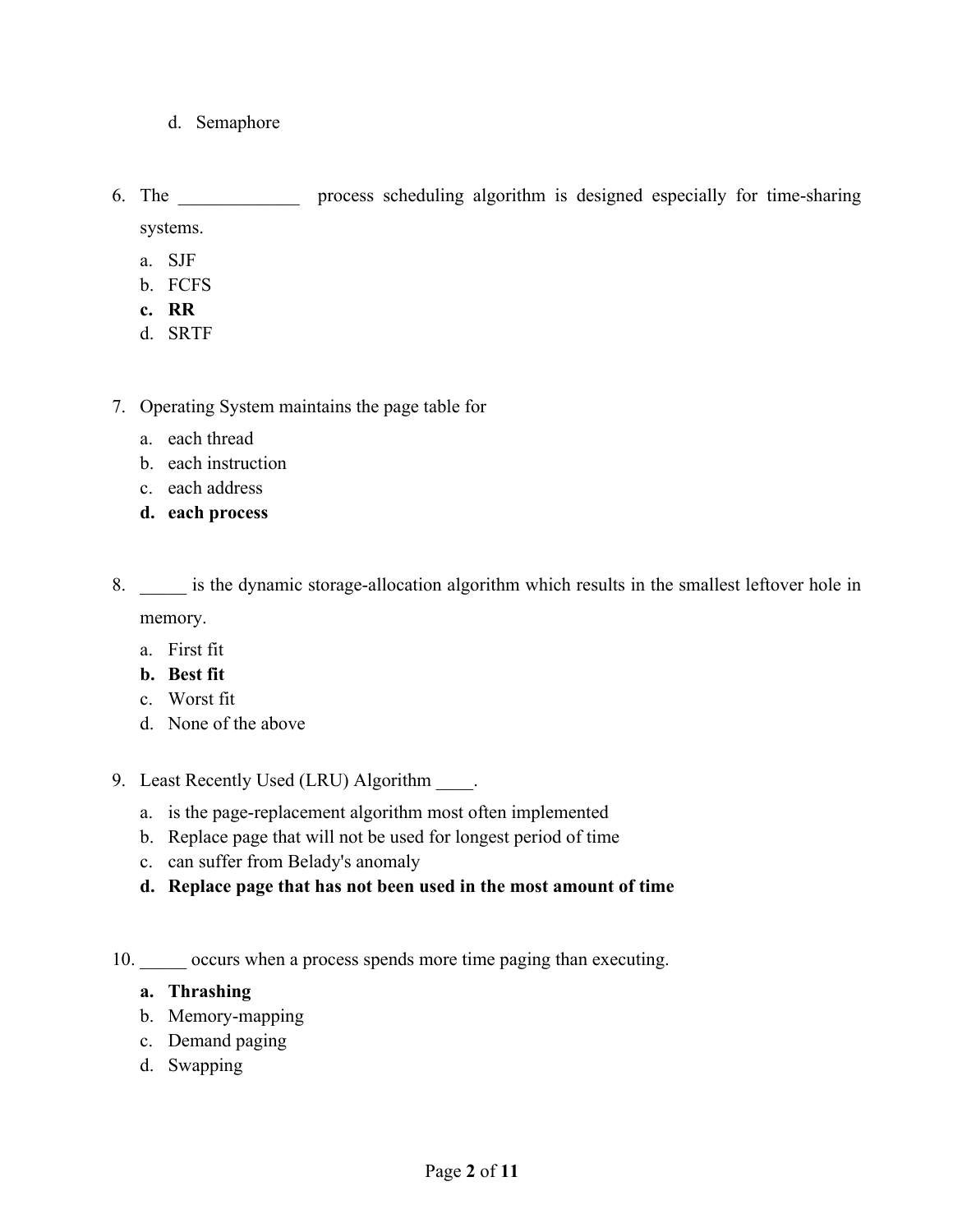11. "app.exe" is an example of  $a(n)$  \_\_\_\_\_.

- a. batch file
- b. object file
- **c. executable file**
- d. text file

12. Transfers between memory and disk are performed a \_\_\_\_\_\_\_\_\_\_\_.

- a. byte at a time
- b. file at a time
- **c. block at a time**
- d. sector at a time

13. When the head damages the magnetic surface, it is known as \_\_\_\_\_\_\_\_.

- a. disk crash
- **b. head crash**
- c. magnetic damage
- d. All of these
- 14. In the algorithm, the disk head moves from one end to the other, servicing requests along the way. When the head reaches the other end, it immediately returns to the beginning of the disk without servicing any requests on the return trip.
	- a. LOOK
	- b. SCAN
	- **c. C-SCAN**
	- d. C-LOOK
- 15. In the algorithm, the disk arm starts at one end of the disk and moves toward the other end, servicing requests till the other end of the disk. At the other end, the direction is reversed and servicing continues.
	- a. LOOK
	- **b. SCAN**
	- c. C-SCAN
	- d. C-LOOK

16. A  $\quad$  is a region of fast memory that holds copies of data.

- a. Spool
- **b. Cache.**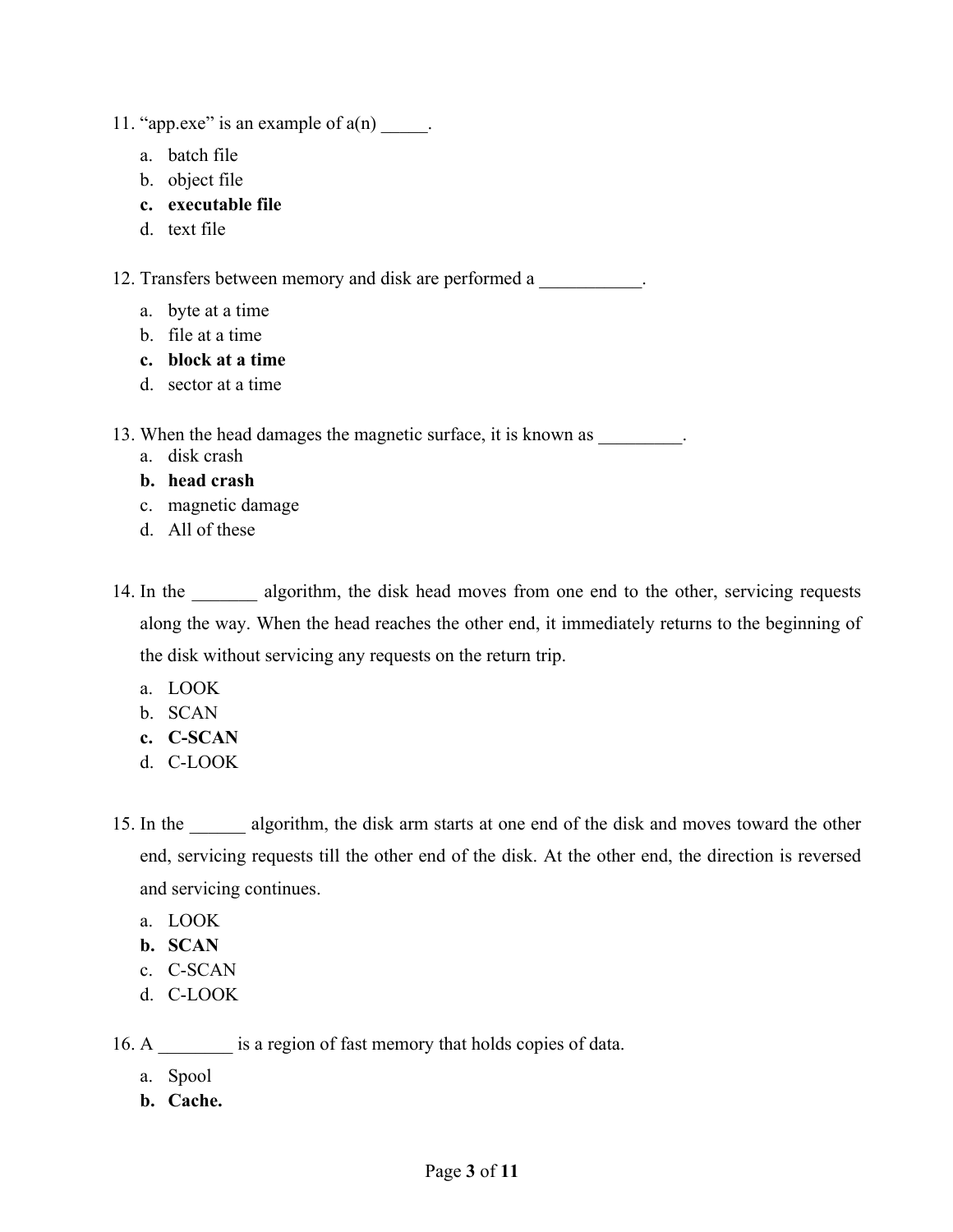- c. Device reservation
- d. None of above

17. The <u>right allows a process to transfer from one domain to another.</u>

- a. Copy.
- b. Owner.
- c. Control.
- **d. Switch.**

18. The <u>contract right allows a process to add and remove access rights in a row (domain)</u>.

- a. Copy.
- b. Owner.
- c. **Control**.
- d. Switch.

19. A \_\_\_\_\_\_\_\_\_ is a public key digitally signed by a trusted party.

- a. key ring
- **b. digital certificate**
- c. message digest
- d. digital key

## 20. A denial of service attack is \_\_\_\_\_\_\_\_.

- a. aimed at gaining information
- b. aimed at stealing resources

#### **c. aimed at disrupting legitimate use of a system**

d. generally not network based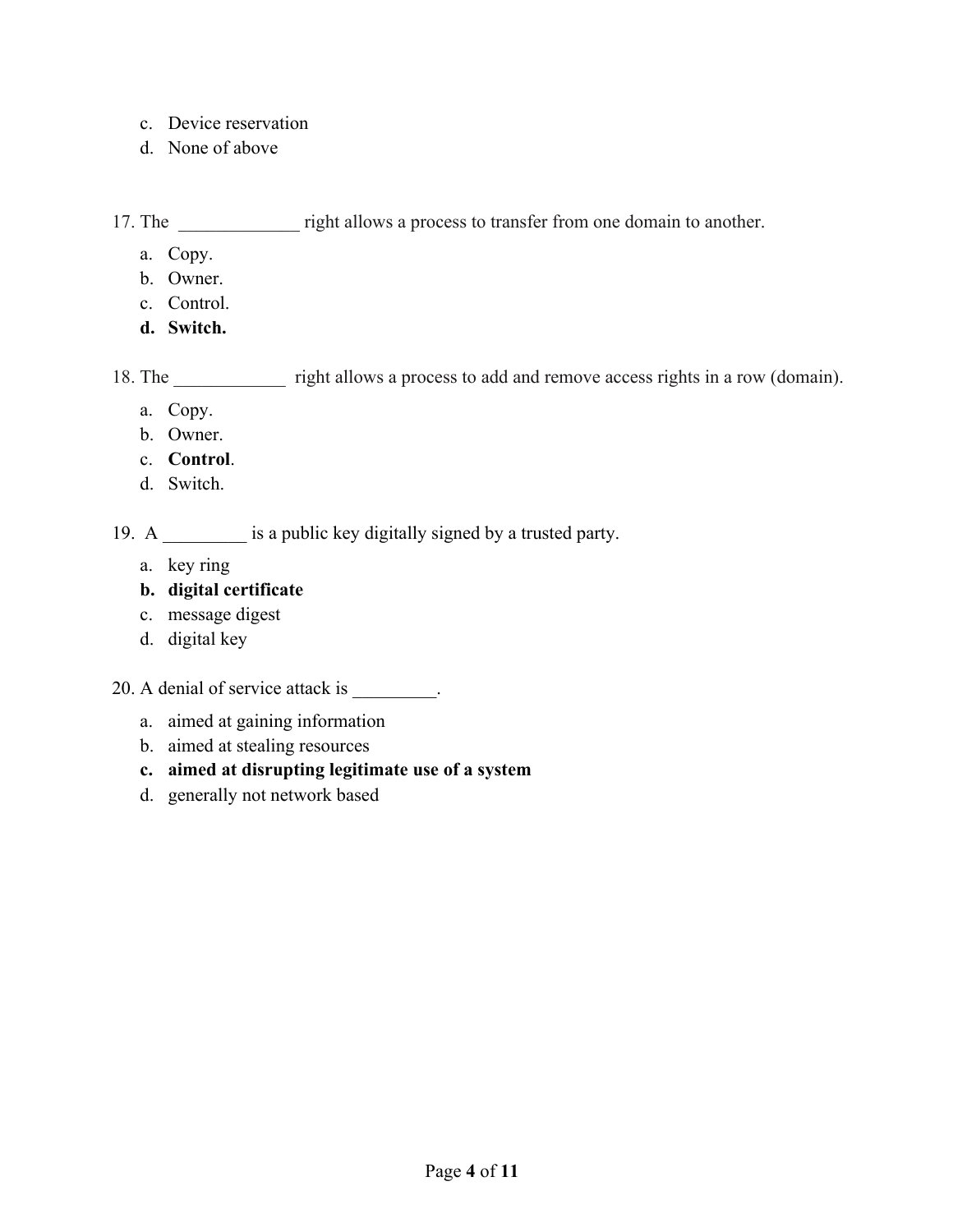### **Question 2: TRUE OR FALSE QUESTIONS (10 marks)**

1. The file-allocation table (FAT) used in MS-DOS is an example of linked allocation

Answer: True.

- 2. Resolution is not considered a file attribute? Answer: True.
- 3. Metadata includes all of the file-system structure, including the actual data (or contents of the file).

Answer: False.

4. I/O request includes input or output mode, disk address, memory address, number of sectors to transfer.

Answer: True.

- 5. A block device transfers a block of bytes as a unit. Answer: True.
- 6. Domain can be user, process, or procedure. Answer: True.
- 7. The copy right in the access matrix allows the access right to be copied both in the column and the row.

Answer: False.

- 8. In asymmetric encryption, public key and private key are used. Answer: True
- 9. Encrypting messages is a way to prevent them from being deleted or lost. Answer: False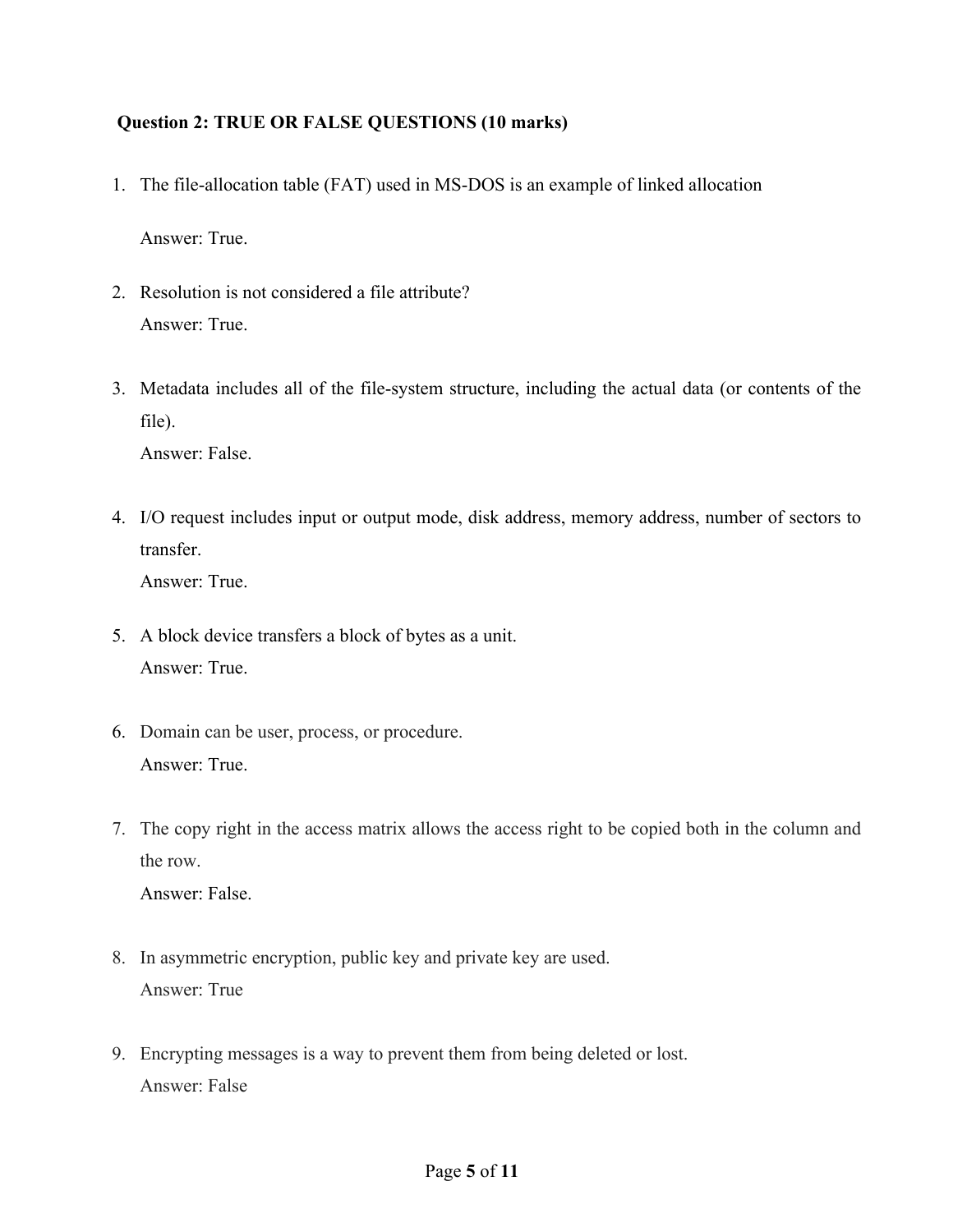10. The process has a physical memory address space, information (such as a base priority), and an affinity for one or more processors. Answer: False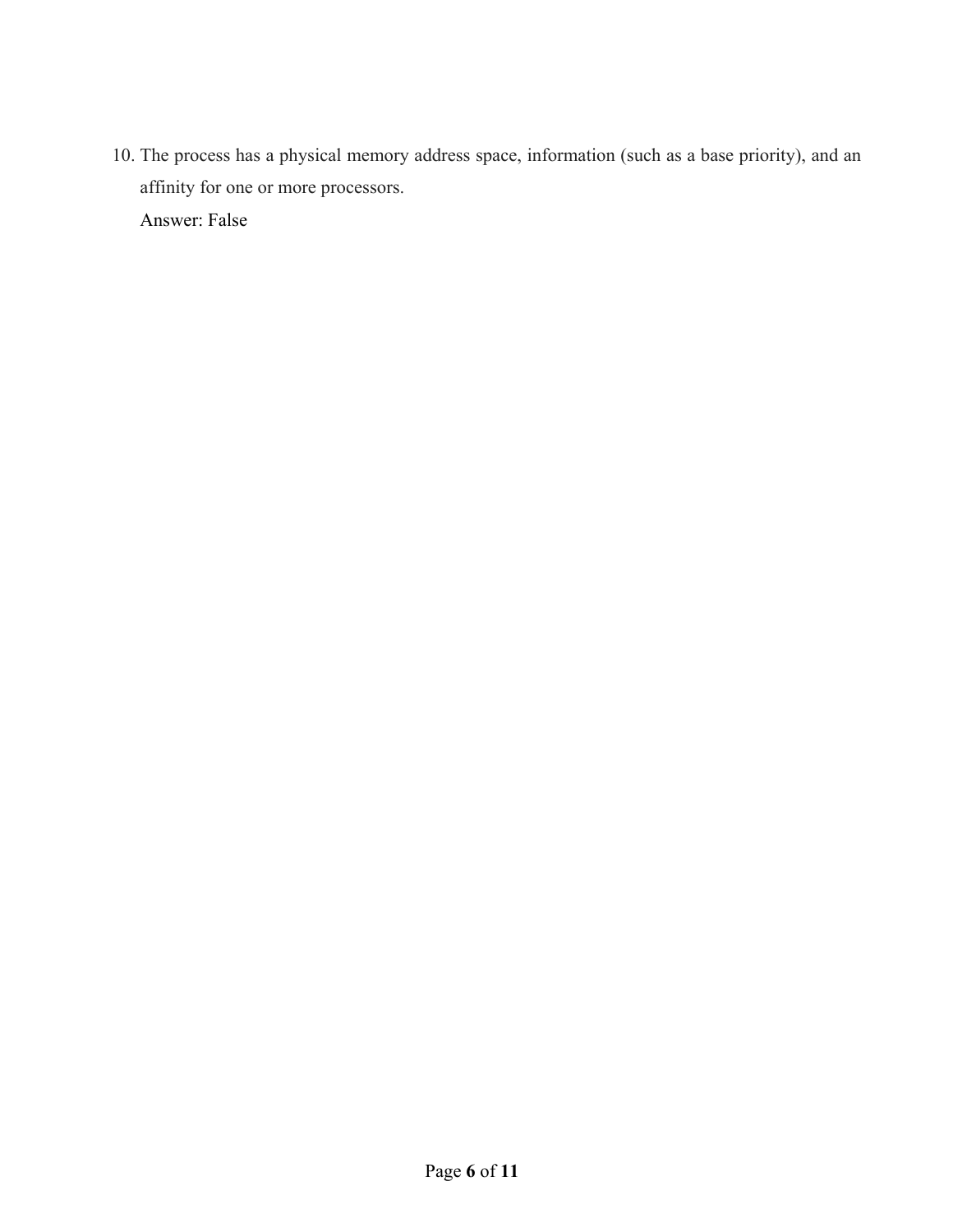## **Question 3: FILL IN THE BLANKS : 5 sentences with the provided words and 5 sentences with your own words (5 marks)**

Masquerading / Context Switch / Fiber / Page Cashing / Capability list

- 1. The **EXECUTE:** is responsible for managing file systems, device drivers, and network drivers. Answer: I/O manager
- 2. A \_\_\_\_\_\_\_\_\_\_\_\_\_\_\_\_\_\_\_\_\_\_\_\_\_\_\_\_ saves the state of the currently running process and restores the state of the next process to run. Answer: Context Switch.
- 3. \_\_\_\_\_\_\_\_\_\_\_\_\_\_\_\_\_\_\_\_\_\_\_\_never swaps a page into memory unless page will be needed Answer: Lazy swapper.
- 4. \_\_\_\_\_\_\_\_\_\_\_\_\_\_\_\_\_\_\_\_\_\_ uses virtual memory techniques to cache file data as pages as opposed to system-oriented blocks. Answer: Page Cashing.
- 5. The surface of a magnetic disk platter is divided into Answer: Tracks/Sectors.
- 6. \_\_\_\_\_\_\_\_\_\_\_\_\_\_\_\_\_\_\_\_\_ sometimes called the elevator algorithm. Answer: SCAN algorithm
- 7. Each row in the access matrix can be implemented as a for one domain. Answer: Capability list.
- 8. Protection can be viewed as a matrix, called  $\blacksquare$ Answer: Access Matrix.
- 9. The most common method used by attackers to breach security is Answer: masquerading
- 10. The **EXECUTE:** mechanism is used to support legacy applications written for a fiberexecution model. Answer: Fiber.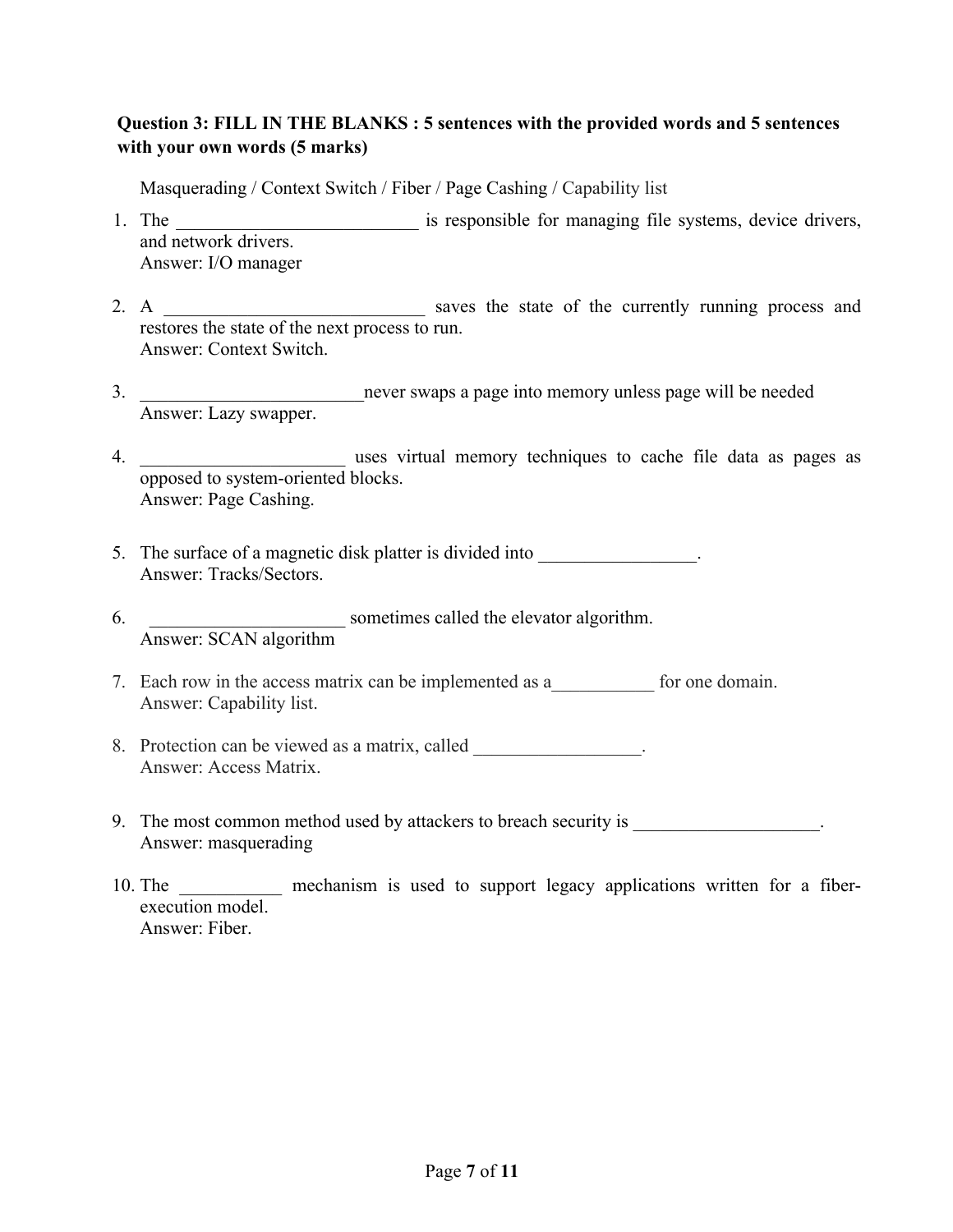## **Question 4: (4 marks)**

Consider the following set of processes, with the length of the CPU burst time given in milliseconds:

| Process        | <b>Burst Time</b> |
|----------------|-------------------|
| $\rm P_1$      | h                 |
| P <sub>2</sub> | 5                 |
| $P_3$          | 2                 |
| $\rm P_4$      | 3                 |
|                |                   |

The processes are assumed to have arrived in the order  $P_1$ ,  $P_2$ ,  $P_3$ ,  $P_4$ ,  $P_5$  all at time 0. Question:

- a. Draw the Gantt chart that illustrate the execution of these processes using the Round Robin scheduling algorithms with quantum time  $= 2$ .
- b. What is the waiting time of each process for this scheduling algorithms?

Answer:

|  |  | 0 2 4 6 8 10 12 14 15 17 19 20 22 21                |  |  |  |  |  |
|--|--|-----------------------------------------------------|--|--|--|--|--|
|  |  | <b>P1 P2 P3 P4 P5 P1 P2 P4 P5 P1 P5 P1 P2 P5 P5</b> |  |  |  |  |  |

| Process        | <b>Waiting Time</b>         |
|----------------|-----------------------------|
| $P_1$          | $0 + (10-2) + (17-12) = 13$ |
| P <sub>2</sub> | $2+(12-4)+(19-14)=15$       |
| $P_3$          |                             |
| $P_4$          | $6 + (14-8) = 12$           |
| $P_5$          | $8+(15-10)+(20-17)=16$      |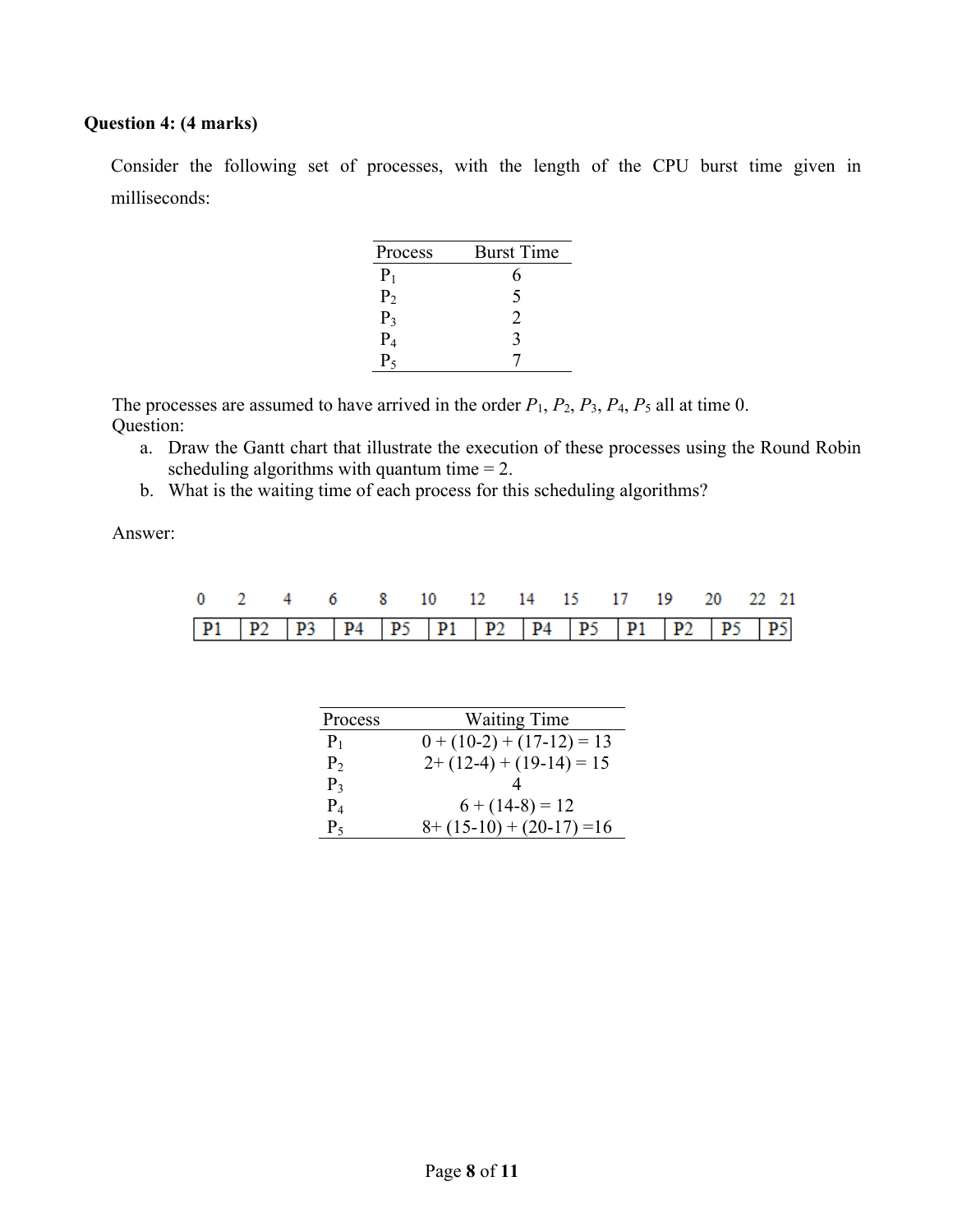## **Question 5: (5 marks)**

Consider the following page reference string: 7,0,1,2,0,3,0,4,2,3,0,3,2,1,2,0,1,7,0,1. Show how pages will be allocated using the **Optimal Page Replacement** algorithm. Also calculate the total number of page faults when allocated page blocks are 3.

Answer:

Page reference string is: 7,0,1,2,0,3,0,4,2,3,0,3,2,1,2,0,1,7,0,1 for allocated page blocks 3, we have following Optimal Page Replacement allocation. Page reference marked with the highlighted gray color.

| v              | л.               | ∠        | $\theta$         | 3              | $\theta$         | 4              | 2 | $\mathfrak{I}$ | $\theta$       | Ĺ              | ∠              | $\bf{I}$         | $\overline{2}$   | v        | $\bf{I}$       |              |   |
|----------------|------------------|----------|------------------|----------------|------------------|----------------|---|----------------|----------------|----------------|----------------|------------------|------------------|----------|----------------|--------------|---|
|                |                  |          |                  |                |                  |                |   |                |                |                |                |                  |                  |          |                |              |   |
|                | ⇁                | ◠<br>∠   | $\overline{2}$   | $\overline{2}$ | $\overline{2}$   | $\overline{2}$ | 2 | $\overline{2}$ | $\overline{2}$ | $\overline{2}$ | $\overline{2}$ | $\overline{2}$   | ◠<br>∠           | ∍<br>∠   | $\overline{2}$ | $\mathbf{r}$ | − |
| $\overline{0}$ | $\boldsymbol{0}$ | $\theta$ | $\boldsymbol{0}$ | $\overline{0}$ | $\boldsymbol{0}$ | $\overline{4}$ | 4 | 4              | $\theta$       | $\overline{0}$ | $\overline{0}$ | $\boldsymbol{0}$ | $\boldsymbol{0}$ | $\theta$ | $\theta$       | $\theta$     |   |
|                |                  |          |                  | 3              | 3                | 3              | 3 | 3              | 3              | 3              | 3              |                  |                  |          |                |              |   |

Total number of page faults  $= 9$ .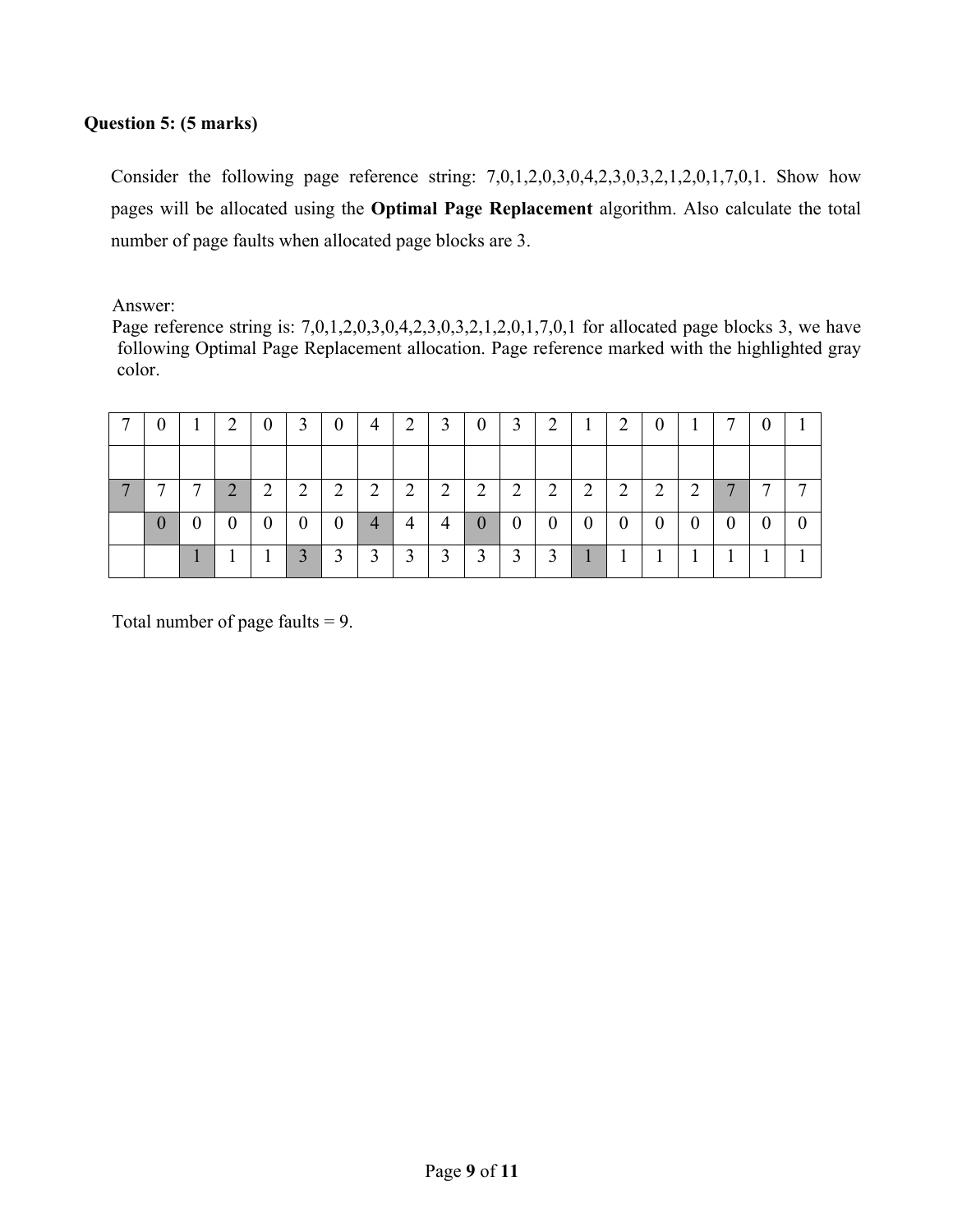#### **Question 6: (3 marks)**

List 4 program threats and explain at least two of them.

Answer: (any four, any explained two)

- Trojan horse: Many systems have mechanisms for allowing programs written by users to be executed by other users. If these programs are executed in a domain that provides the access rights of the executing user, the other users may misuse these rights. A text-editor program, for example, may include code to search the file to be edited for certain keywords. If any are found, the entire file may be copied to a special area accessible to the creator of the text editor. A code segment that misuses its environment is called a Trojan horse.
- Trap Door: The designer of a program or system might leave a hole in the software that only she is capable of using.
- Logic Bomb: Consider a program that initiates a security incident only under certain circumstances. It would be hard to detect because under normal operations, there would be no security hole. However, when a predefined set of parameters was met, the security hole would be created. This scenario is known as a logic bomb.
- Stack and Buffer Overflow: The stack- or buffer-overflow attack is the most common way for an attacker outside the system, on a network or dial-up connection, to gain unauthorized access to the target system. An authorized user of the system may also use this exploit for privilege escalation.
- Viruses: A virus is a fragment of code embedded in a legitimate program. Viruses are selfreplicating and are designed to "infect" other programs. They can wreak havoc in a system by modifying or destroying files and causing system crashes and program malfunctions.